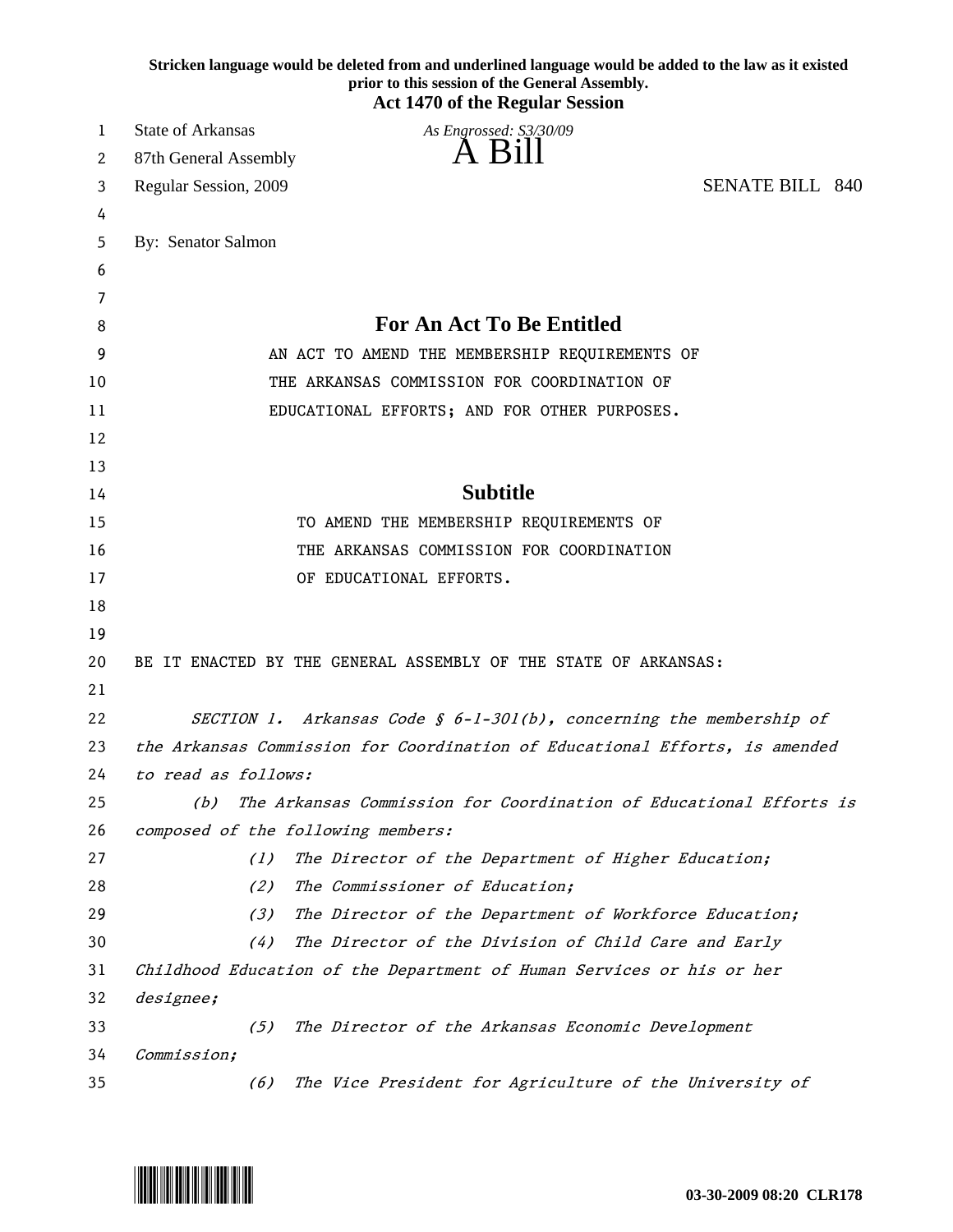| $\mathbf{1}$ | Arkansas System;                                                             |  |  |
|--------------|------------------------------------------------------------------------------|--|--|
| 2            | The President of the Arkansas Science and Technology<br>(7)                  |  |  |
| 3            | Authority;                                                                   |  |  |
| 4            | The Director of the Department of Information Systems or his<br>(8)          |  |  |
| 5            | or her designee;                                                             |  |  |
| 6            | The Governor or the Governor's designee;<br>(9)                              |  |  |
| 7            | (10)<br>One (1) public school administrator appointed by the                 |  |  |
| 8            | Governor;                                                                    |  |  |
| 9            | One (1) public school teacher appointed by the Governor;<br>(11)             |  |  |
| 10           | One (1) president or chancellor of a four-year university<br>(12)            |  |  |
| 11           | appointed by the Presidents Council;                                         |  |  |
| 12           | (13) One (1) president or chancellor of a two-year college or                |  |  |
| 13           | two-year branch of a four-year university appointed by the council;          |  |  |
| 14           | One (1) member of the board of trustees of a four-year<br>(14)               |  |  |
| 15           | university or system of colleges and universities appointed by the council;  |  |  |
| 16           | One (1) member of the board of trustees of a two-year<br>(15)                |  |  |
| 17           | college or branch appointed by the council;                                  |  |  |
| 18           | One (1) member appointed by the President Pro Tempore of<br>(16)             |  |  |
| 19           | the Senate from a list of three (3) nominees submitted by the Executive      |  |  |
| 20           | Director of the Arkansas Education Association;                              |  |  |
| 21           | (17) One (1) member appointed by the Speaker of the House of                 |  |  |
| 22           | Representatives from a list of three (3) nominees submitted by the Executive |  |  |
| 23           | Director of the Arkansas Association of Educational Administrators;          |  |  |
| 24           | One (1) member appointed jointly by the Speaker of the<br>(18)               |  |  |
| 25           | House of Representatives and the President Pro Tempore of the Senate from a  |  |  |
| 26           | list of three (3) nominees submitted by the Executive Director of the        |  |  |
| 27           | Arkansas School Boards Association; and                                      |  |  |
| 28           | (19) One (1) representative of a predominantly black college or              |  |  |
| 29           | university in Arkansas appointed by the Speaker of the House of              |  |  |
| 30           | $Representatives$ ;                                                          |  |  |
| 31           | One (1) member appointed by the Speaker of the House of<br>(20)              |  |  |
| 32           | Representatives who is from the private sector and has an interest in        |  |  |
| 33           | science, technology, engineering, or math; and                               |  |  |
| 34           | One (1) member appointed by the President Pro Tempore of<br>(21)             |  |  |
| 35           | the Senate who is from the private sector and has an interest in science,    |  |  |
|              |                                                                              |  |  |

36 technology, engineering, or math.